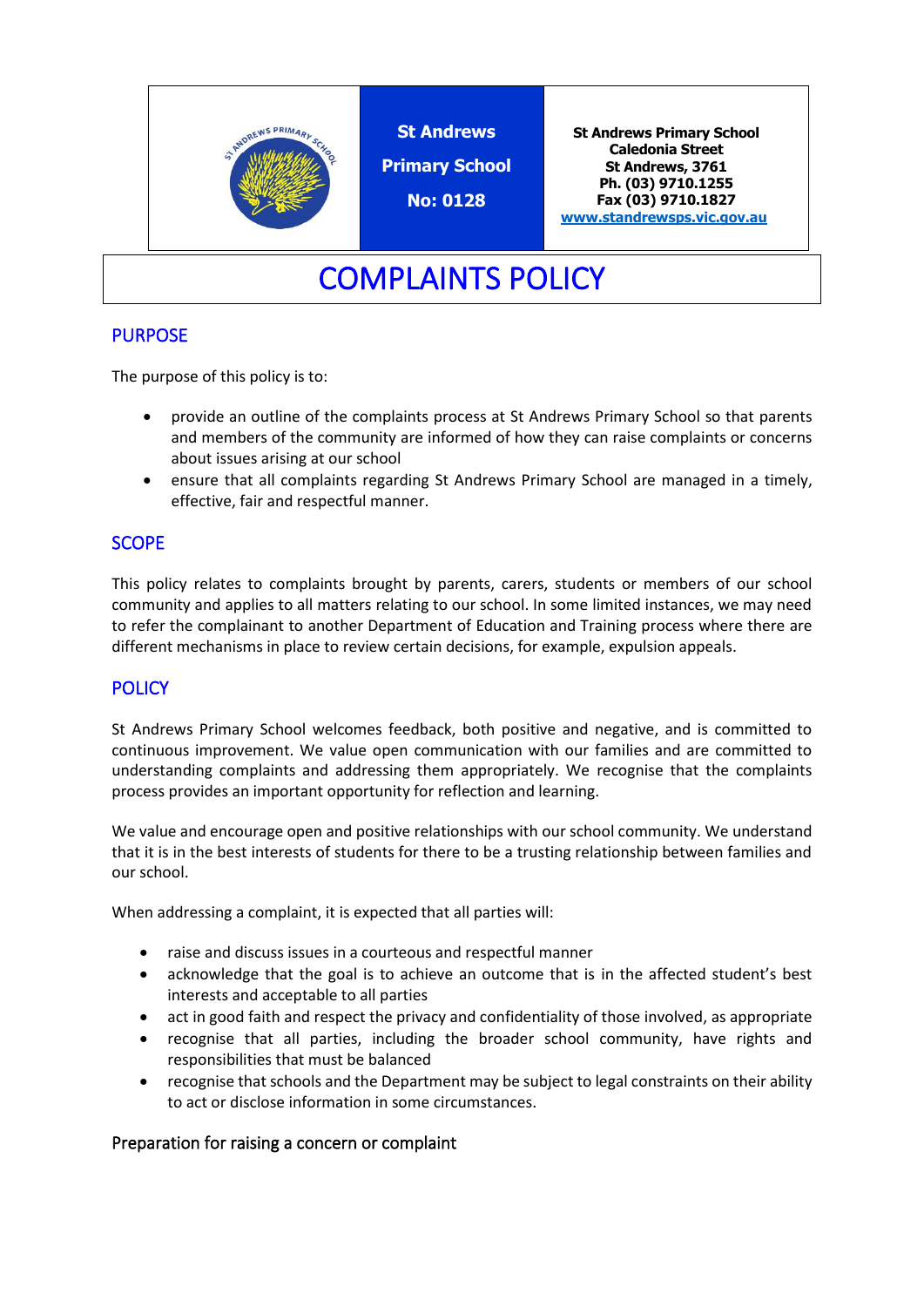St Andrews Primary School encourages parents, carers or members of the community who may wish to submit a complaint to:

- carefully consider the issues you would like to discuss
- remember you may not have all the facts relating to the issues that you want to raise
- think about how the matter could be resolved
- be informed by checking the policies and guidelines set by the Department and St Andrews Primary School (see "Further Information and Resources" section below).

#### Complaints process

St Andrews Primary School is always happy to discuss with parents/carers and community members any concerns that they may have. Concerns in the first instance should be directed to the appropriate staff member. Where possible, school staff will work with you to ensure that your concerns are appropriately addressed.

Where concerns cannot be resolved in this way, parents or community members may wish to make a formal complaint to the Principal.

If you would like to make a formal complaint, in most cases, depending on the nature of the complaint raised, our school will first seek to understand the issues and will then convene a resolution meeting with the aim of resolving the complaint together. The following process will apply:

- 1. **Complaint received:** Please either email, telephone or arrange a meeting through the front office with] the Principal to outline your complaint so that we can fully understand what the issues are. We can discuss your complaint in a way that is convenient for you, whether in writing, in person or over the phone.
- 2. **Information gathering:** Depending on the issues raised in the complaint, the Principal may need to gather further information to properly understand the situation. This process may also involve speaking to others to obtain details about the situation or the concerns raised.
- 3. **Response:** Where possible, a resolution meeting will be arranged with the Principal to discuss the complaint with the objective of reaching a resolution satisfactory to all parties. If after the resolution meeting we are unable to resolve the complaint together, we will work with you to produce a written summary of the complaint in the event you would like to take further action about it. In some circumstances, the Principal may determine that a resolution meeting would not appropriate. In this situation, a response to the complaint will be provided in writing.
- 4. **Timelines:** St Andrews Primary School will acknowledge receipt of your complaint as soon as possible (usually within 48 hours) and will seek to resolve complaints in a timely manner. Depending on the complexity of the complaint, St Andrews Primary School may need some time to gather enough information to fully understand the circumstances of your complaint. We will endeavour to complete any necessary information gathering and hold a resolution meeting where appropriate within 10 working days of the complaint being raised. In situations where further time is required, St Andrews Primary School will consult with you and discuss any interim solutions to the dispute that can be put in place.

### Resolution

Where appropriate, St Andrews Primary School may seek to resolve a complaint by: